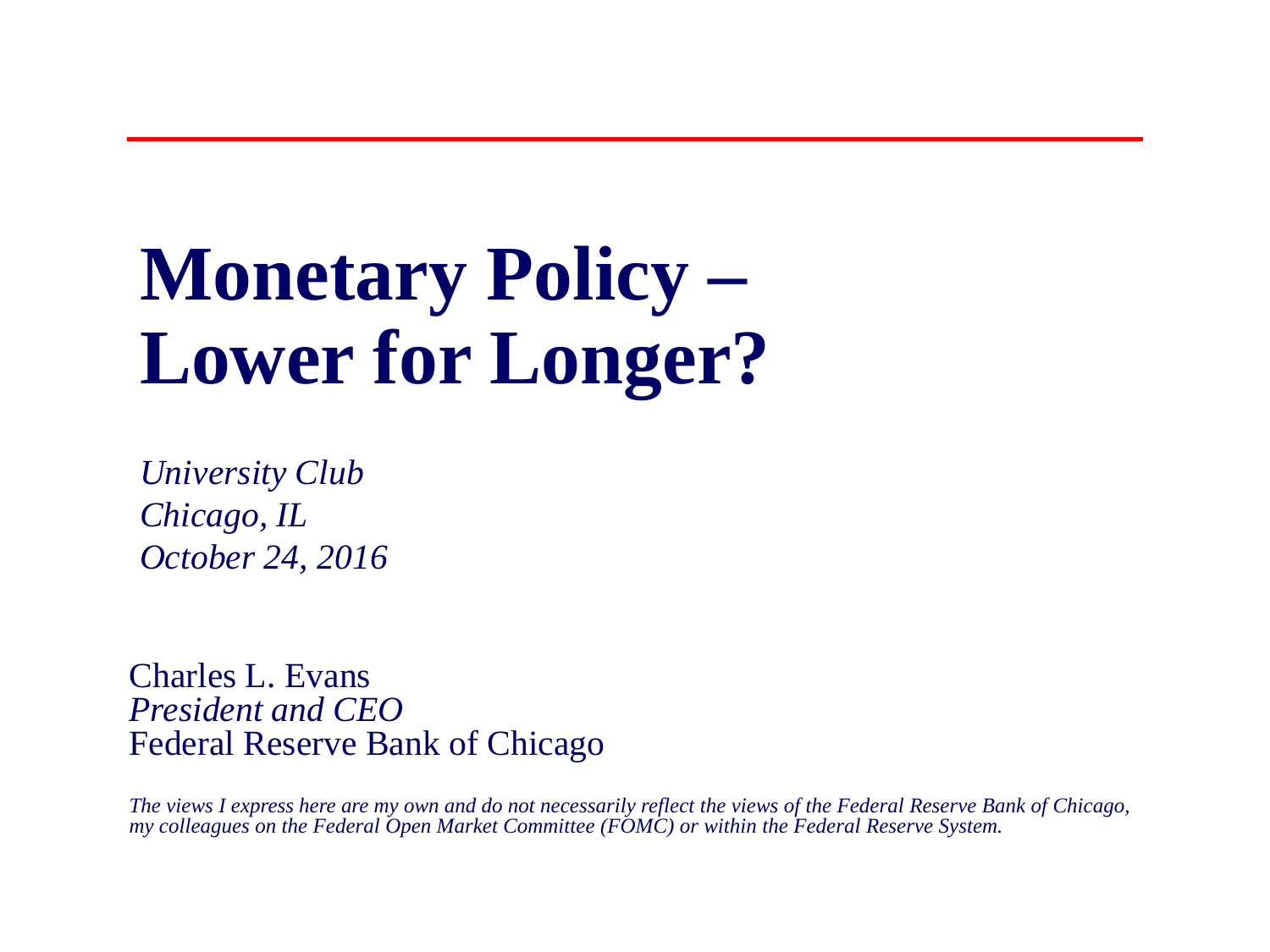### **Overview**

- **Relatively good near term growth outlook**
- **Lower potential output growth, lower r\***
- Inflation is too low, its outlook uncertain
	- Inflation compensation drifted down
	- Low-inflation psychology
	- Global disinflationary forces
- **My view: Monetary policy needs to**
	- Demonstrate symmetry of inflation target
	- Relate the pace of rate increases to progress in achieving the inflation target
	- Take a risk management approach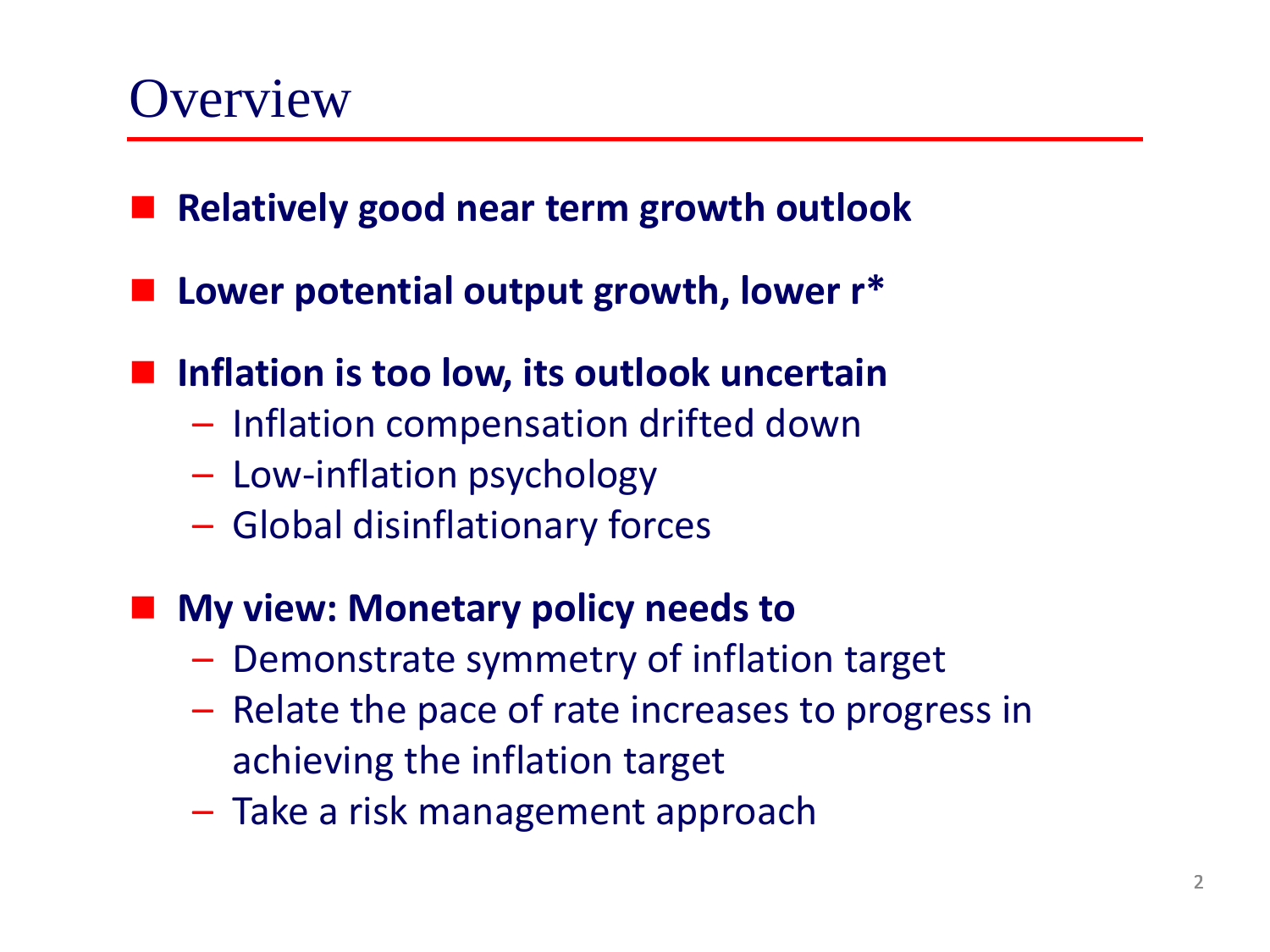Long-Run Strategy for Monetary Policy

(January 2012, reaffirmed thereafter every January)

 $\blacksquare$   $\pi^*$  = 2% PCE inflation

– Symmetric

- $u_t^n \approx 4.8\%$ 
	- Time-varying
	- Median of long-run sustainable level from the latest FOMC Summary of Economic Projections

 **Balanced approach to reducing deviations of inflation and employment from long-run objectives**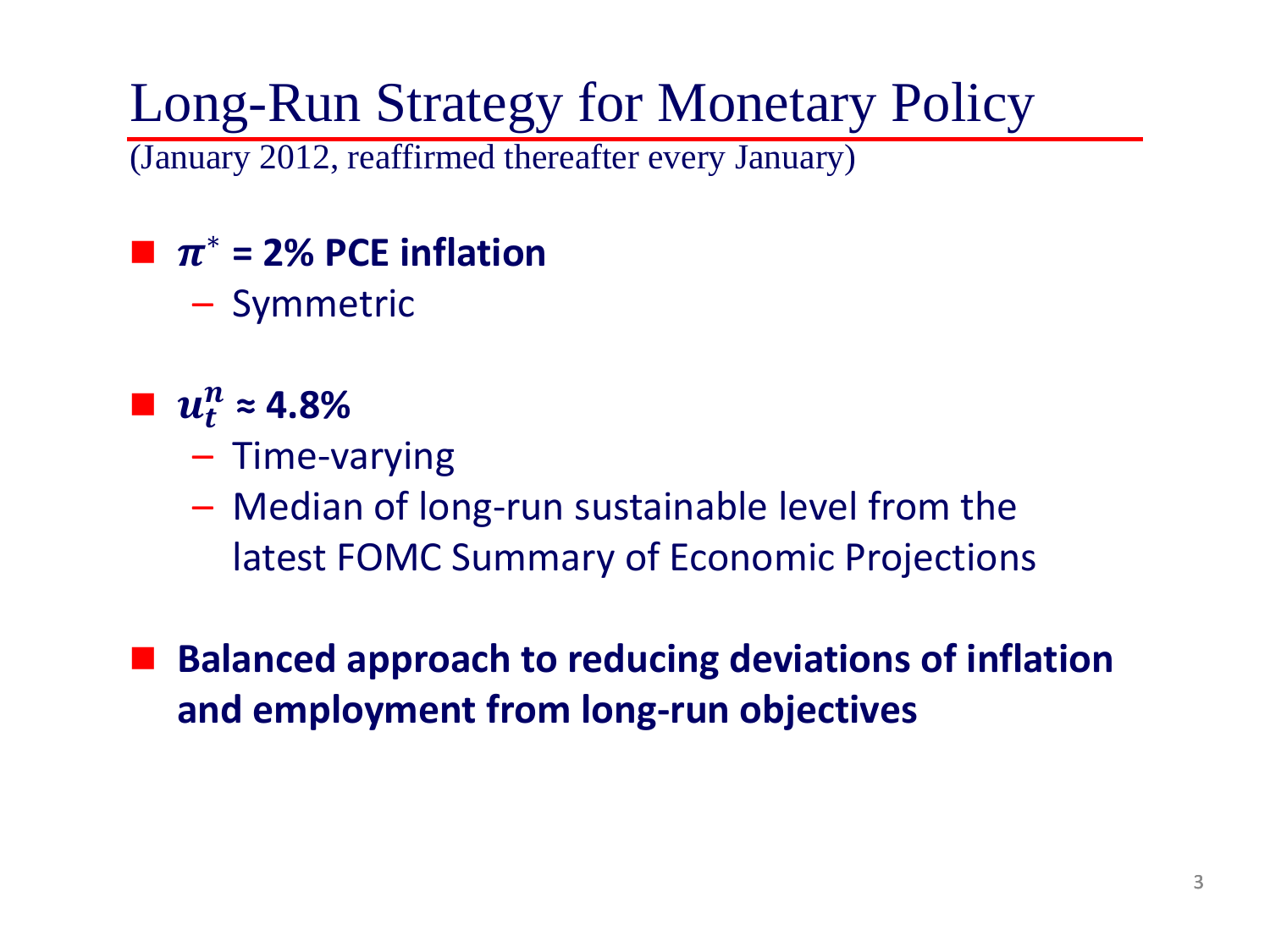## Output Growth Likely Rebounding in H2

### **GDP growth recovering from slow H1**

- Consumption growth good
- Business spending not as soft

| <b>GDP Growth (%)</b> |            |
|-----------------------|------------|
| 2015                  | 1.9        |
| 2016:H1               | <b>1.0</b> |
| 2016:Q3               |            |
| $MA*$                 | 2.5        |
| GDPNow*               | 2.0        |

*\*Forecasts from Macroeconomic Advisers and Federal Reserve Bank of Atlanta as of October 19, 2016*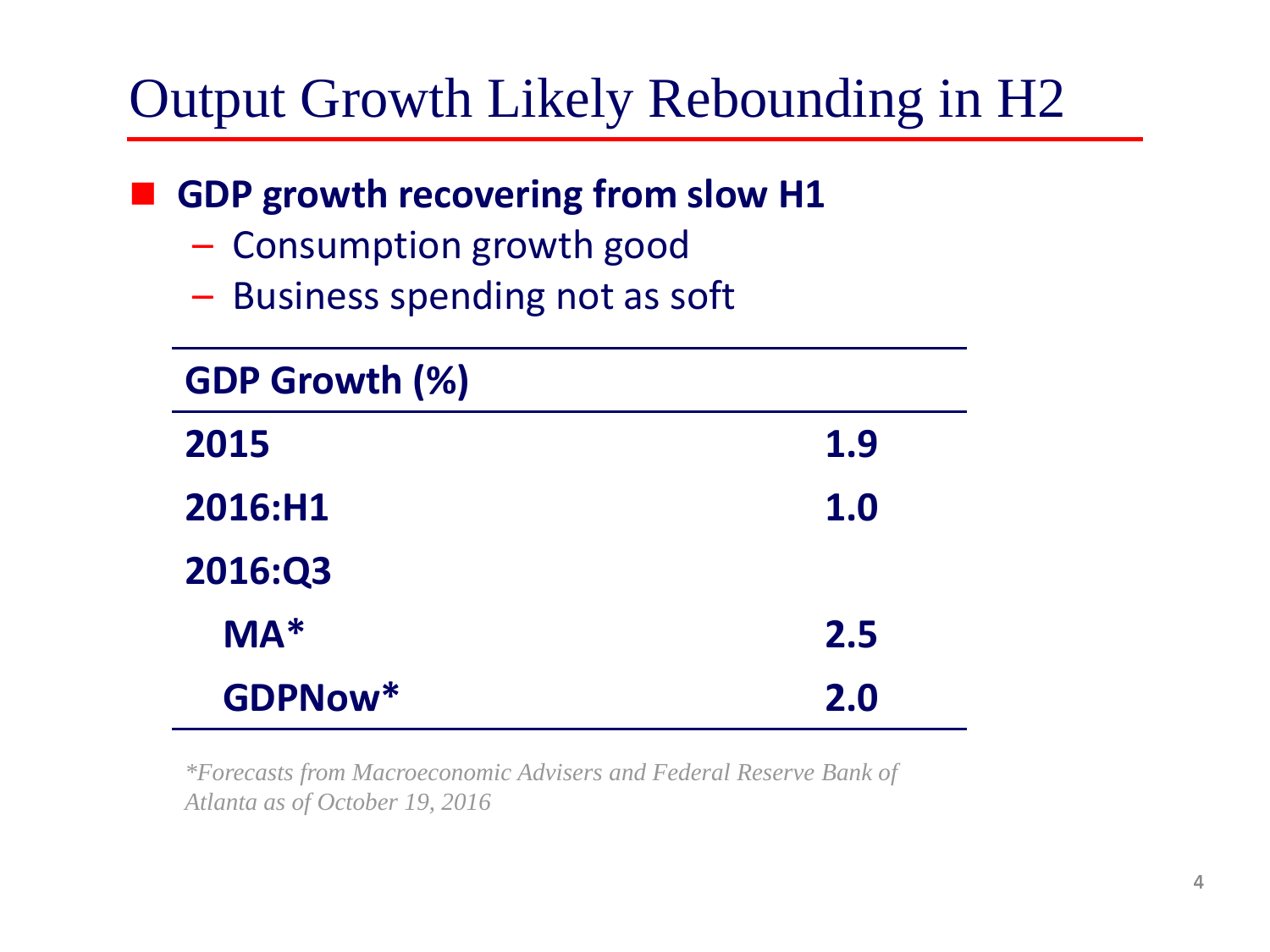### Growth Projections Above Trend in 2017 and 2018



*\*Forecasts obtained from the September 21, 2016 FOMC Summary of Economic Projections. The red line is the median forecast. Shaded areas depict forecast central tendencies (dark blue) and ranges (light blue).*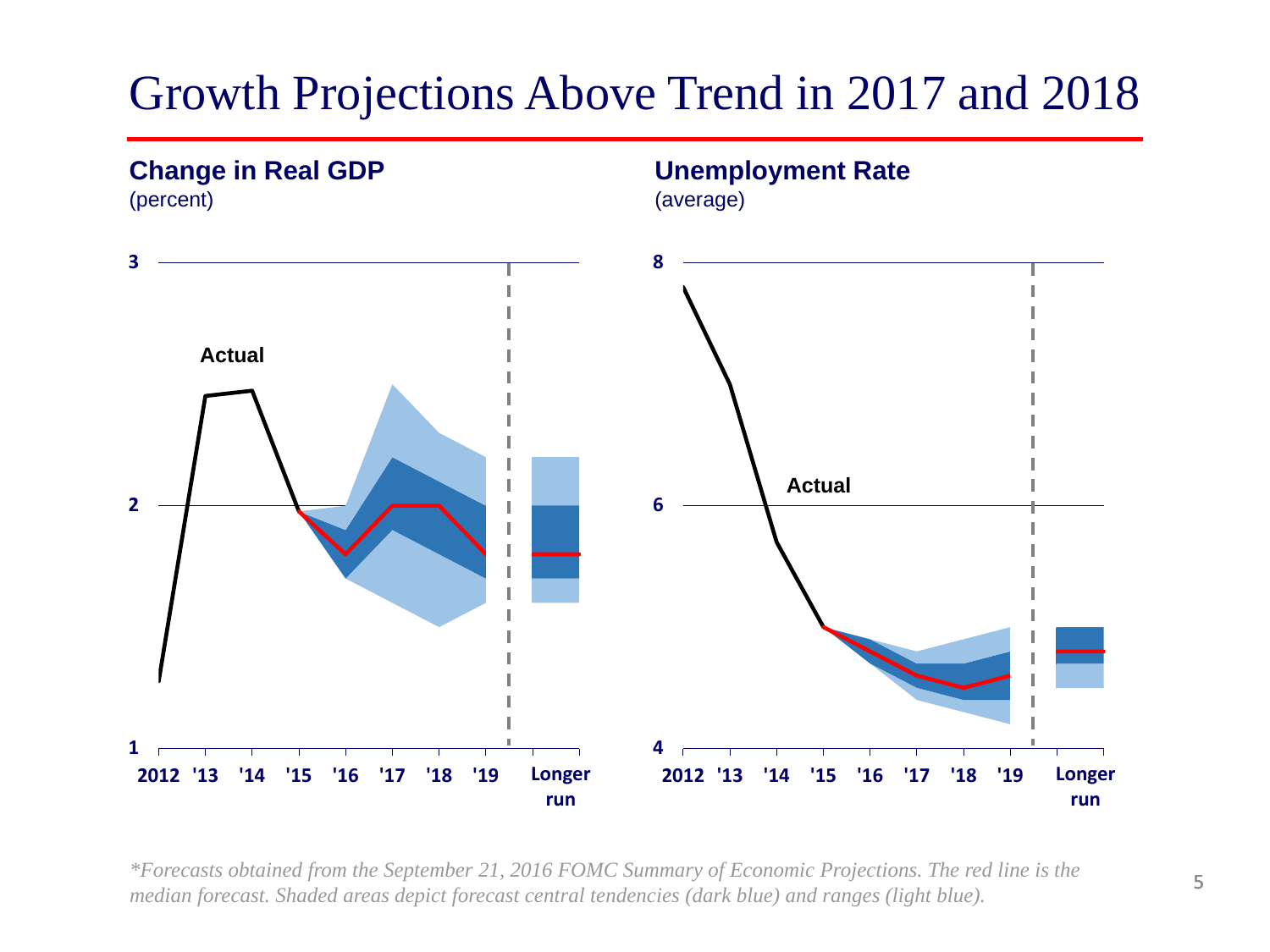## Solid Improvements in Labor Markets

### **Total Nonfarm Payroll Employment**

(change, thousands)





*\*FRBCHI Staff Estimate.*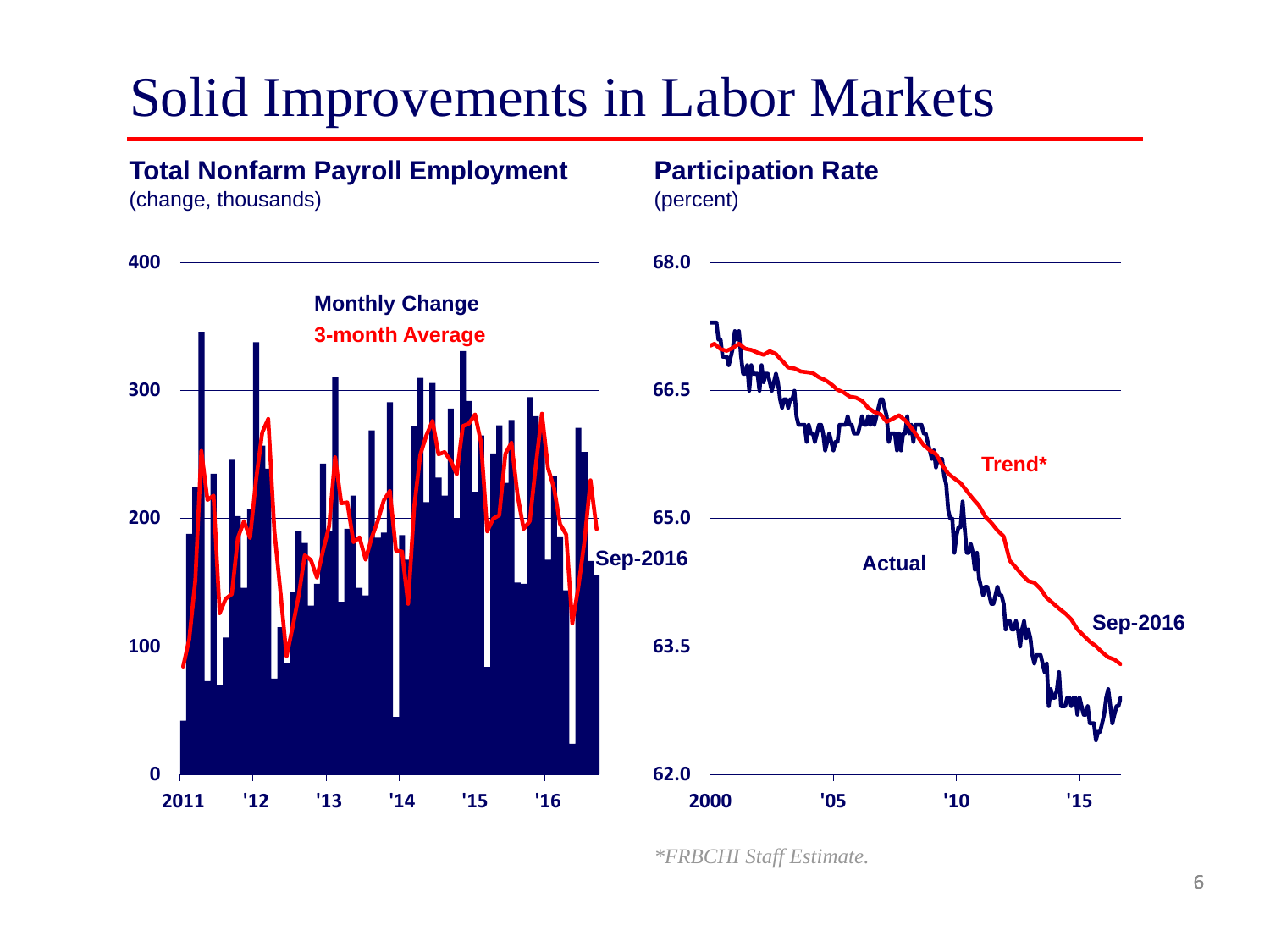## Only Modest Pick-up in Wage Growth

### **Hourly Wages and Compensation Growth**



*\*FRBCHI Staff estimate based on data from the U.S. Census Bureau Current Population Survey.*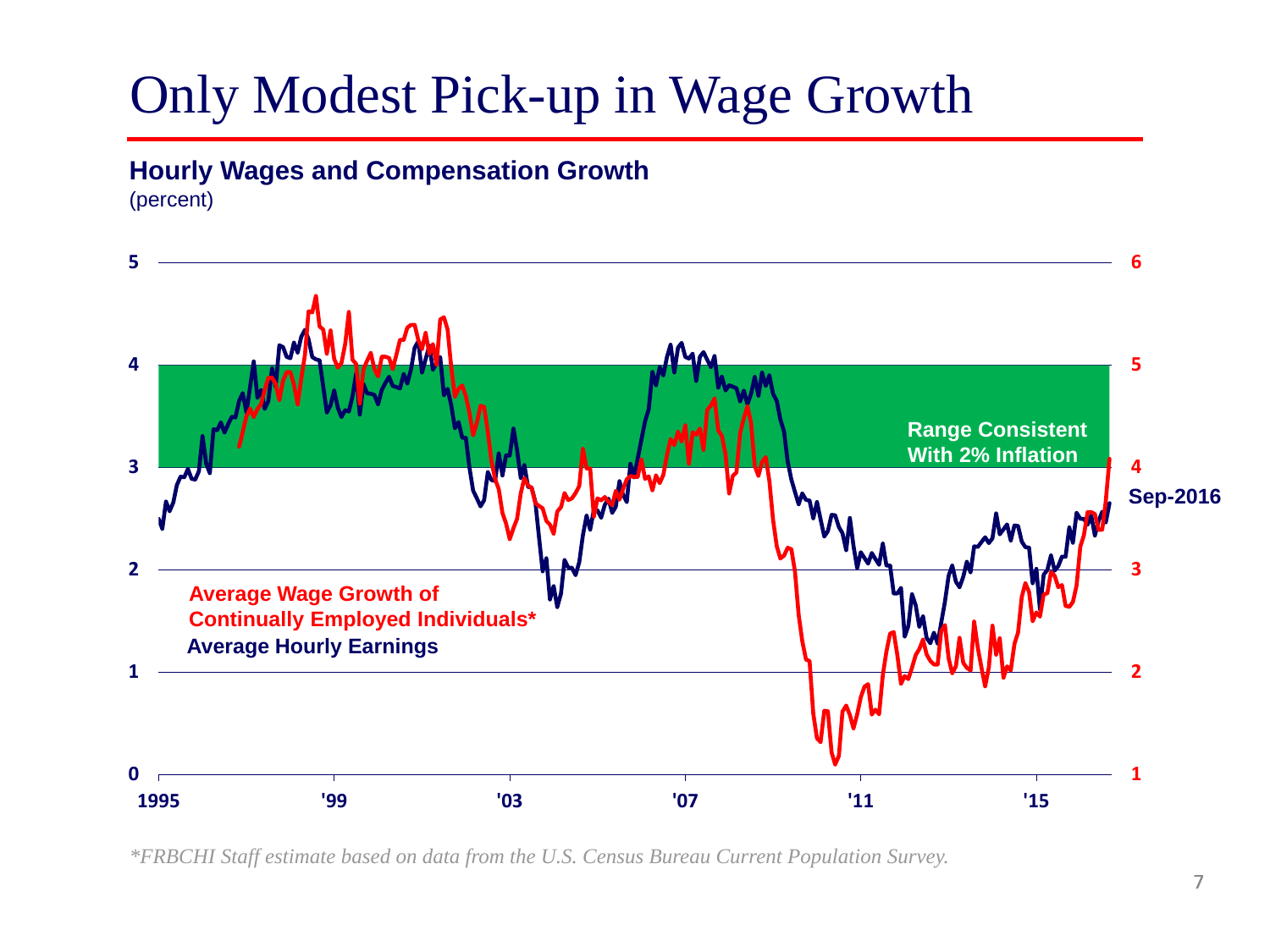### Solid Consumption, Weak Business Investment

#### **Personal Consumption Expenditures**

**Nonresidential Fixed Investment**

(percent change, annualized\*)

(quarterly percent change, annualized)



*\*Annualized half-year growth rates except for the last bar, which shows the annualize growth rate from the average of April and May, to the average of July and August.*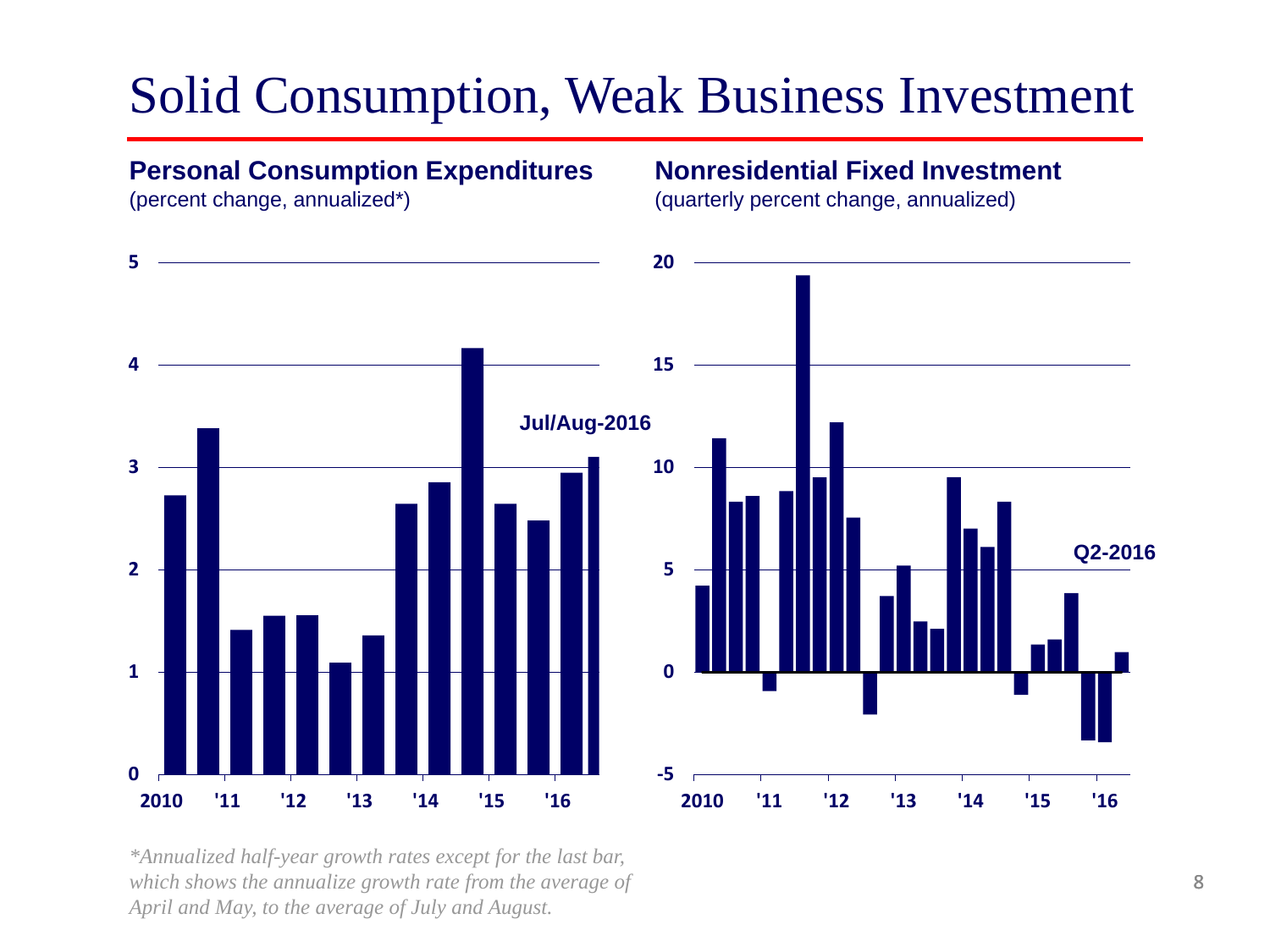## Lower Potential Output Growth

- **FOMC participants' projections of longer run trend growth (long-run potential) have been declining**
	- **Many reasons for lower potential output growth**
		- Slower growth in labor force
		- Plateauing labor quality
		- Weak capital investment
		- Slower pace of technological improvement
- **Real equilibrium interest rates are lower in an economy with lower potential output growth**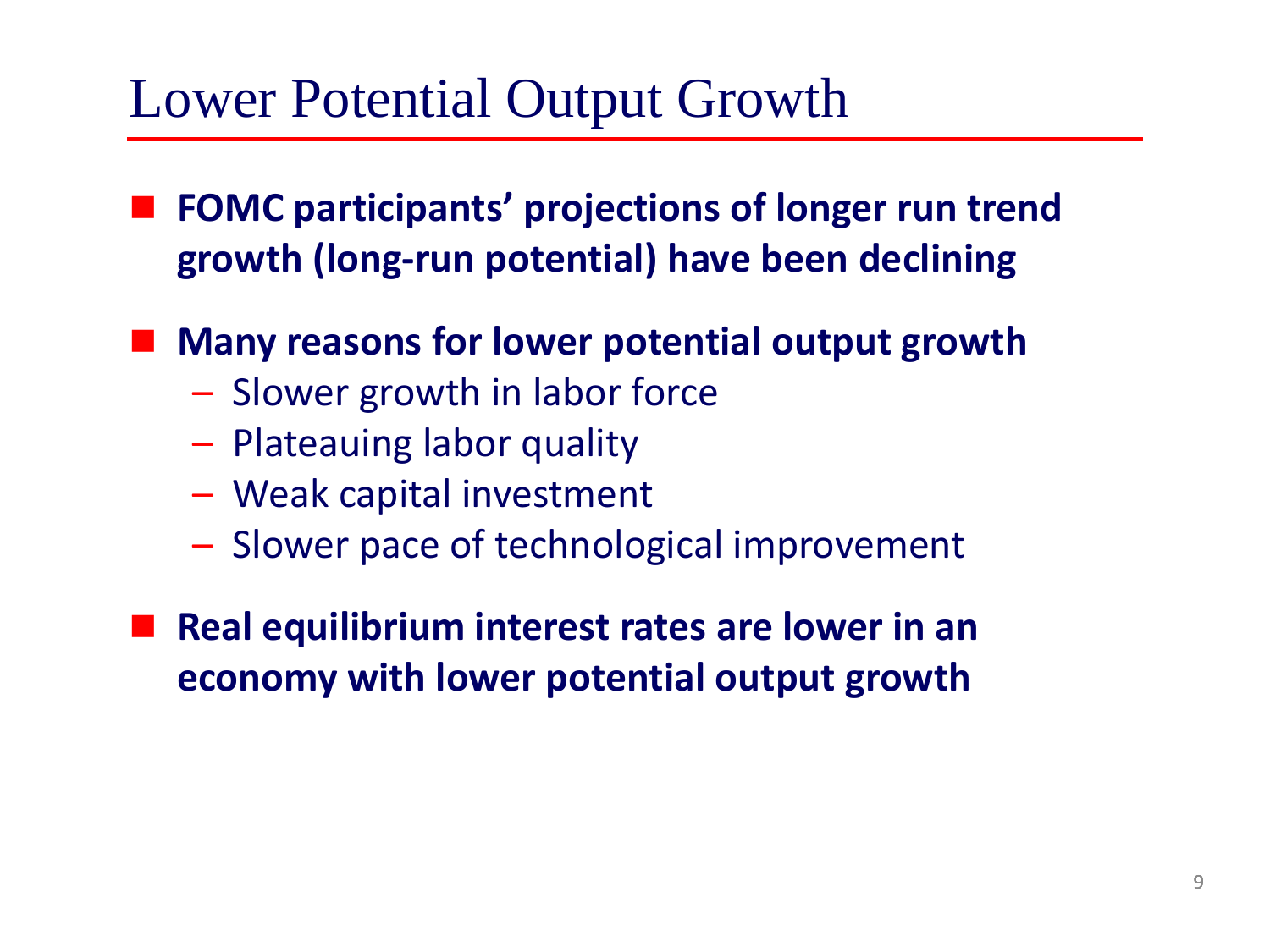### Declining Long-term Government Bond Yields

### **10-year Government Bond Yield**

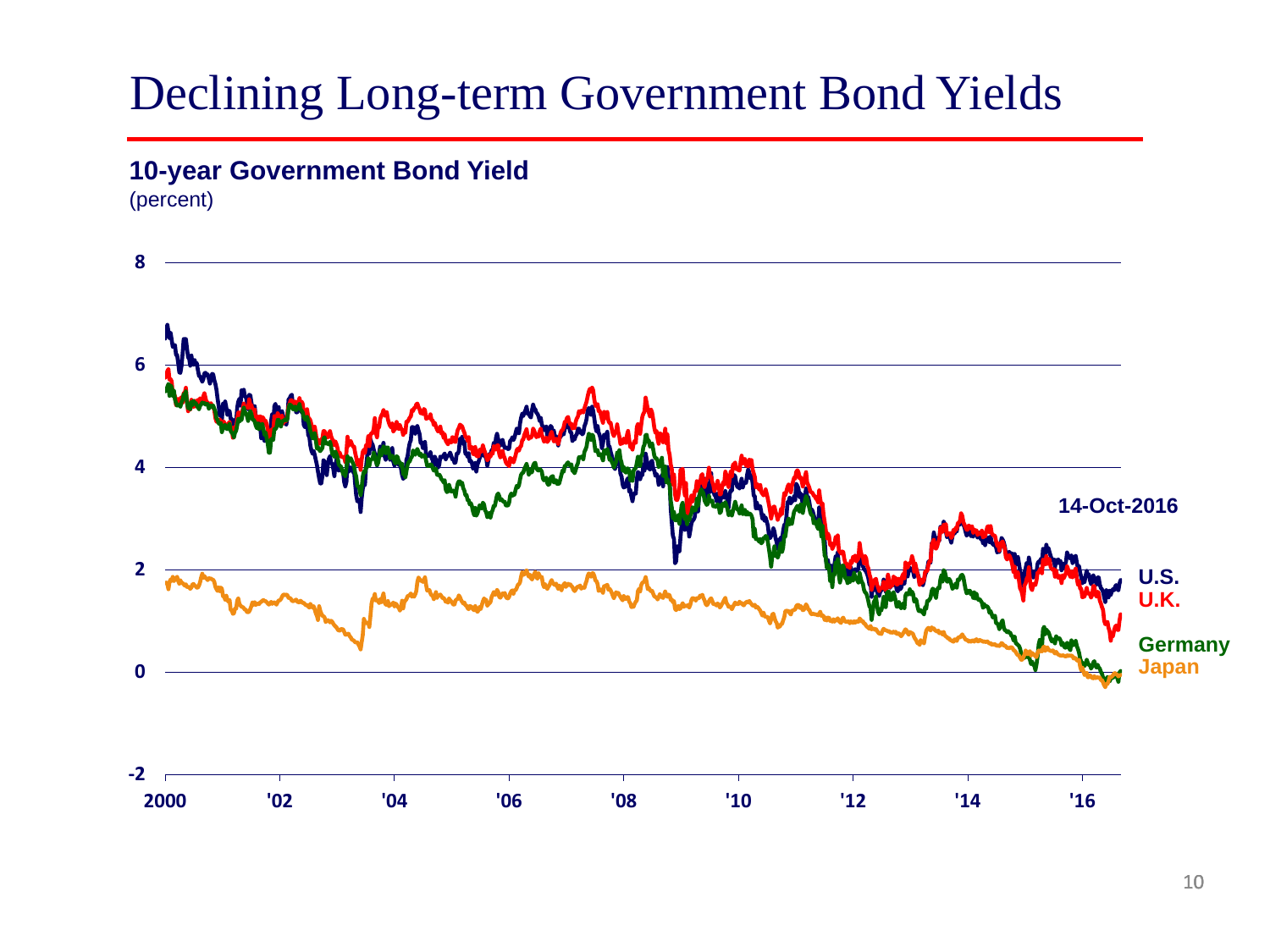## Inflation is Too Low

### **PCE Price Index**

(12-month percent change)



*\*Projections are the median values for core PCE inflation from the FOMC Summary of Economic Projections as of September 21, 2016.*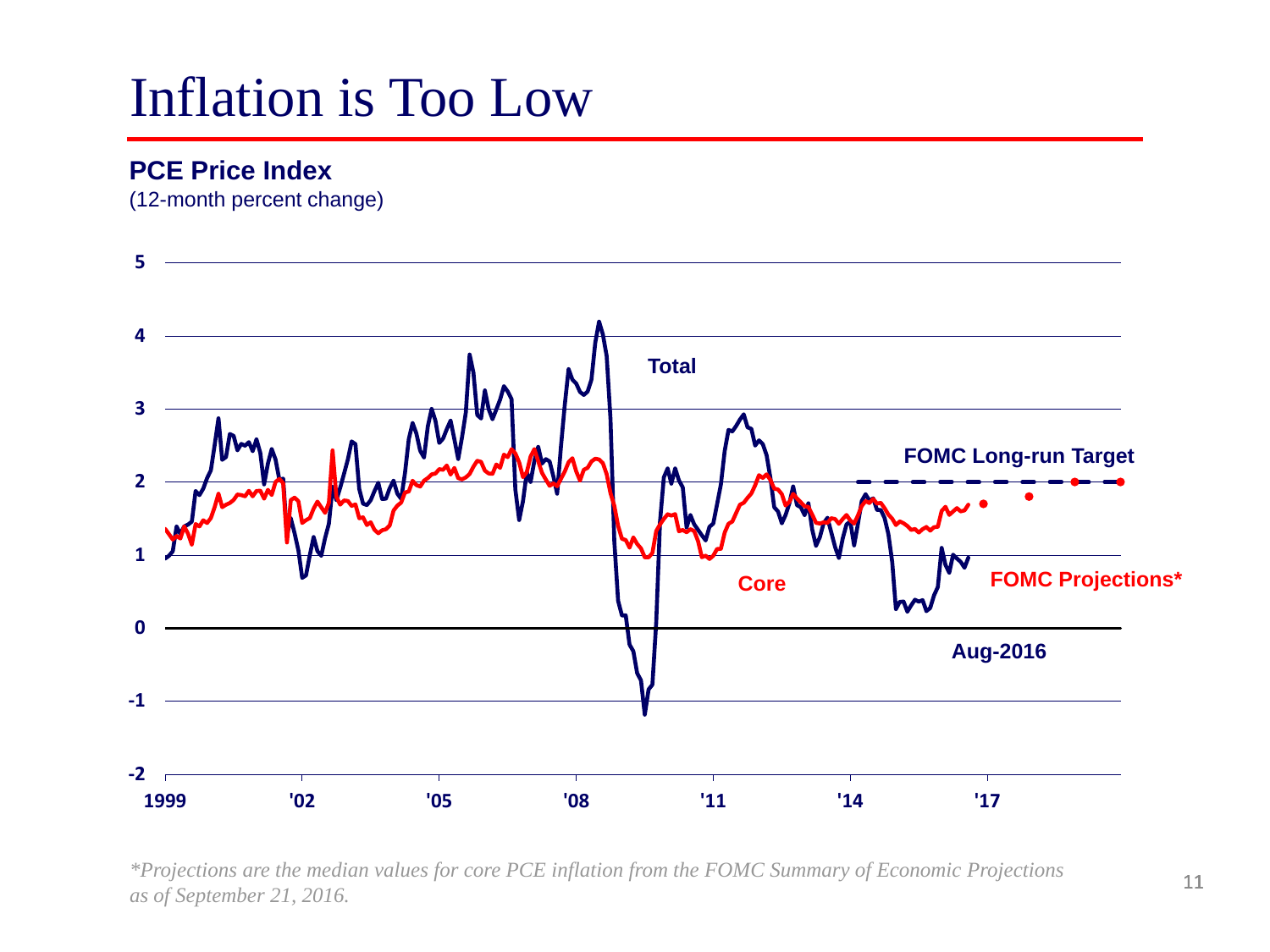## Inflation Outlook Still Quite Uncertain

### **Supporting higher inflation projections:**

- Energy price and dollar stabilization
- Tighter labor market

### **However:**

- Financial market and survey indicators of inflation expectations at very low levels
- Low inflation psychology among many contacts
- Global disinflationary forces
	- ◆ Inflation is below target in all major advanced economies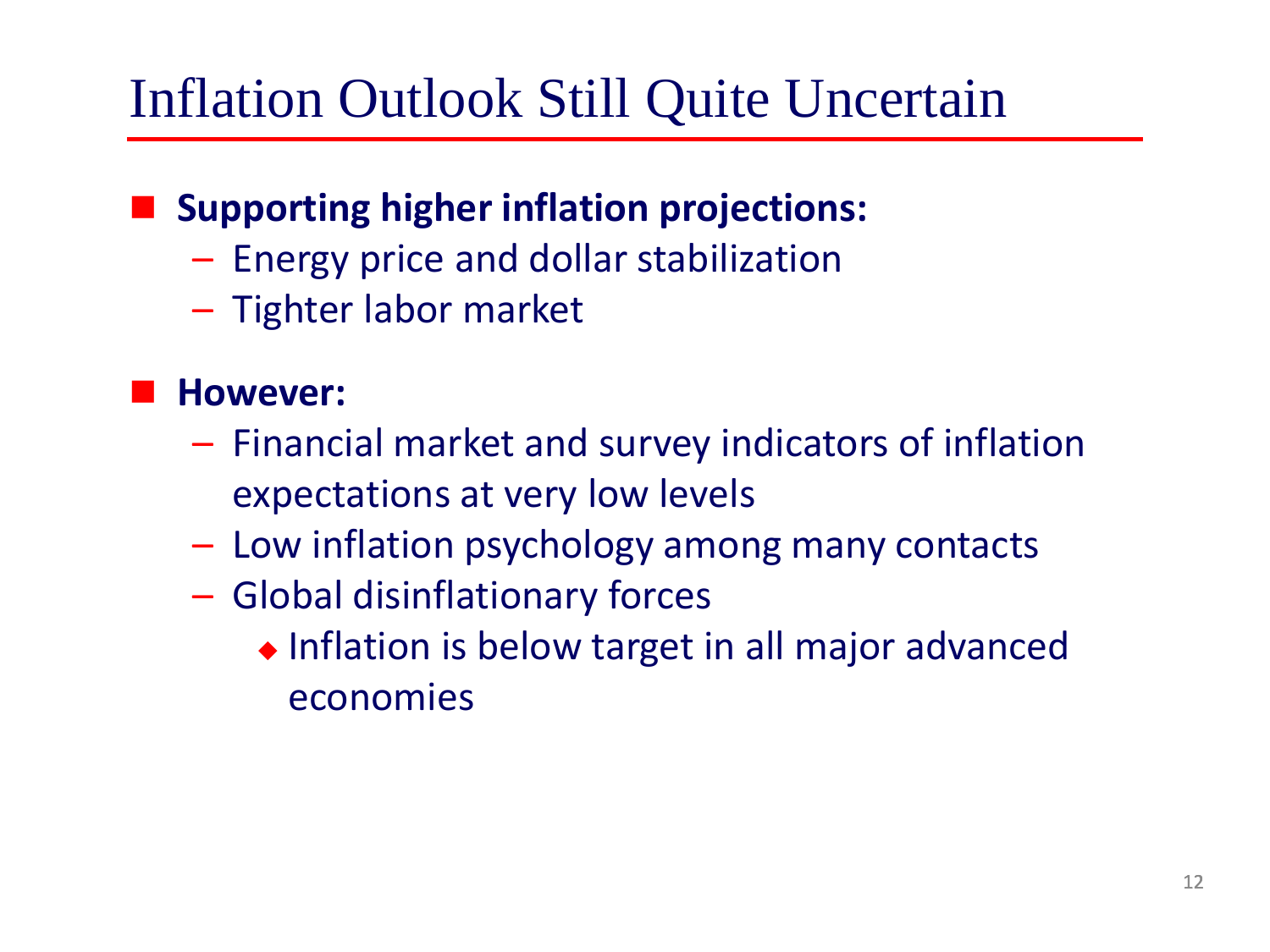### Survey-Based Inflation Expectations Are Low

**University of Michigan Median Inflation Survey of Professional Forecasters**  (percent) (percent) <u> 1989 - Johann Barn, fransk politik amerikansk politik (</u> **3.5 3.0 CPI 10 Year Q3-2016 3.0 2.5 Oct-2016 2.0 2.5 5-10 Years Ahead 2.0 1.5 2000 '02 '04 '06 '08 '10 '12 '14 '16 2000 '02 '04 '06 '08 '10 '12 '14 '16**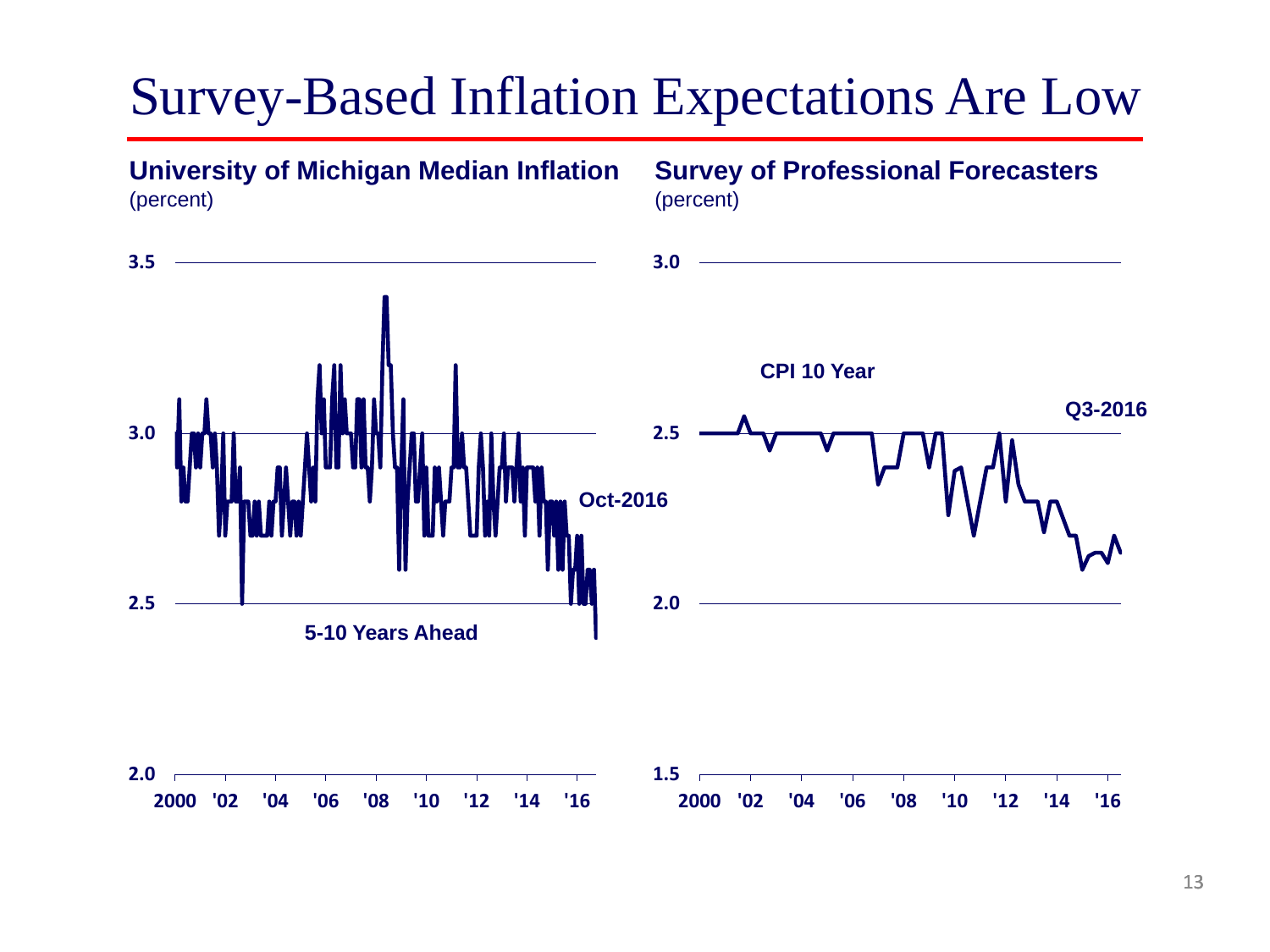## So Are TIPS Inflation Compensation

### **Implicit Inflation Compensation Embedded in TIPS**

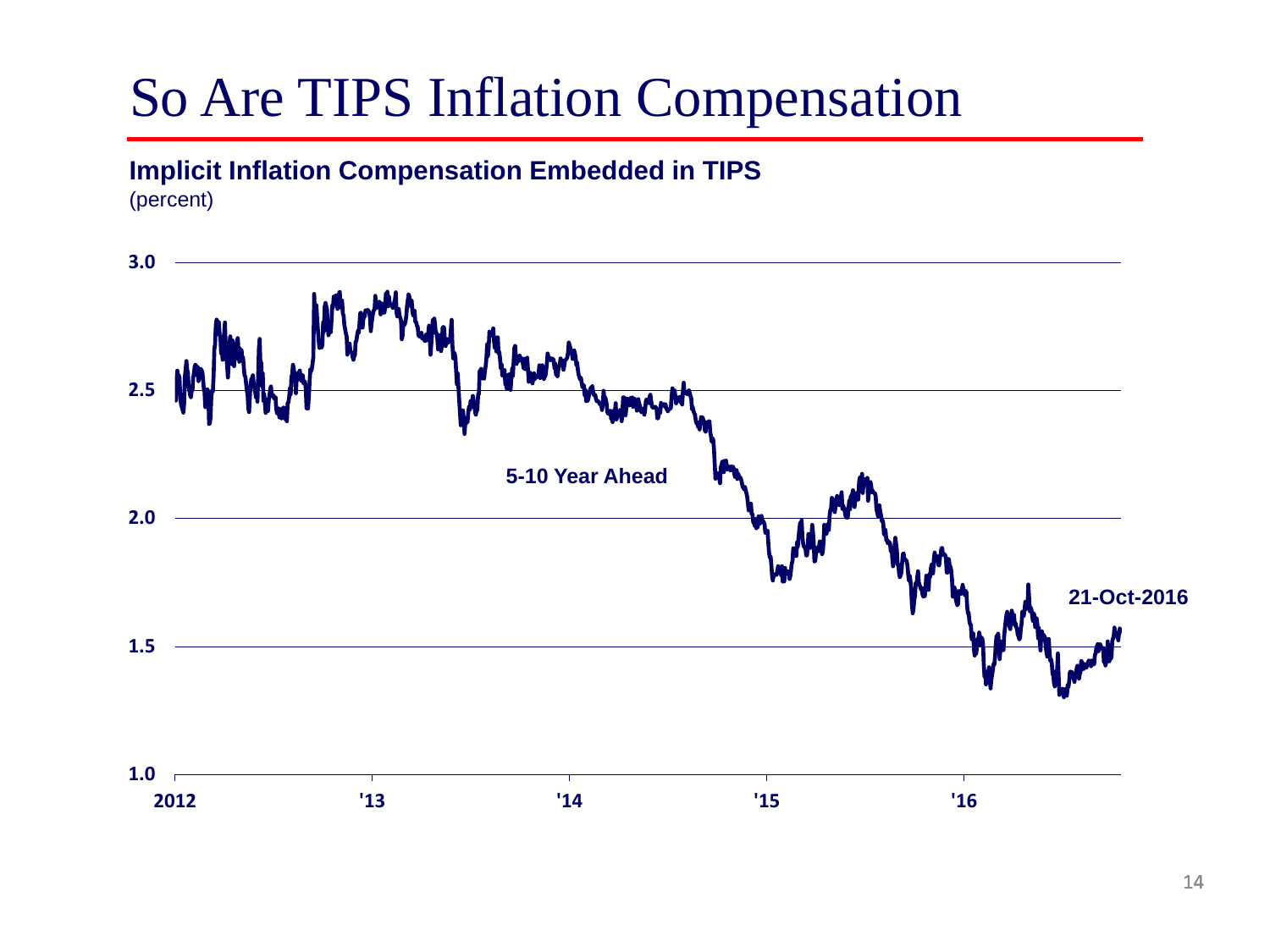## Markets More Concerned About Low Inflation

**10-Year CPI Inflation Probabilities as Priced by Inflation Derivatives** (probability)



*<sup>\*</sup>Board of Governors, staff calculations.*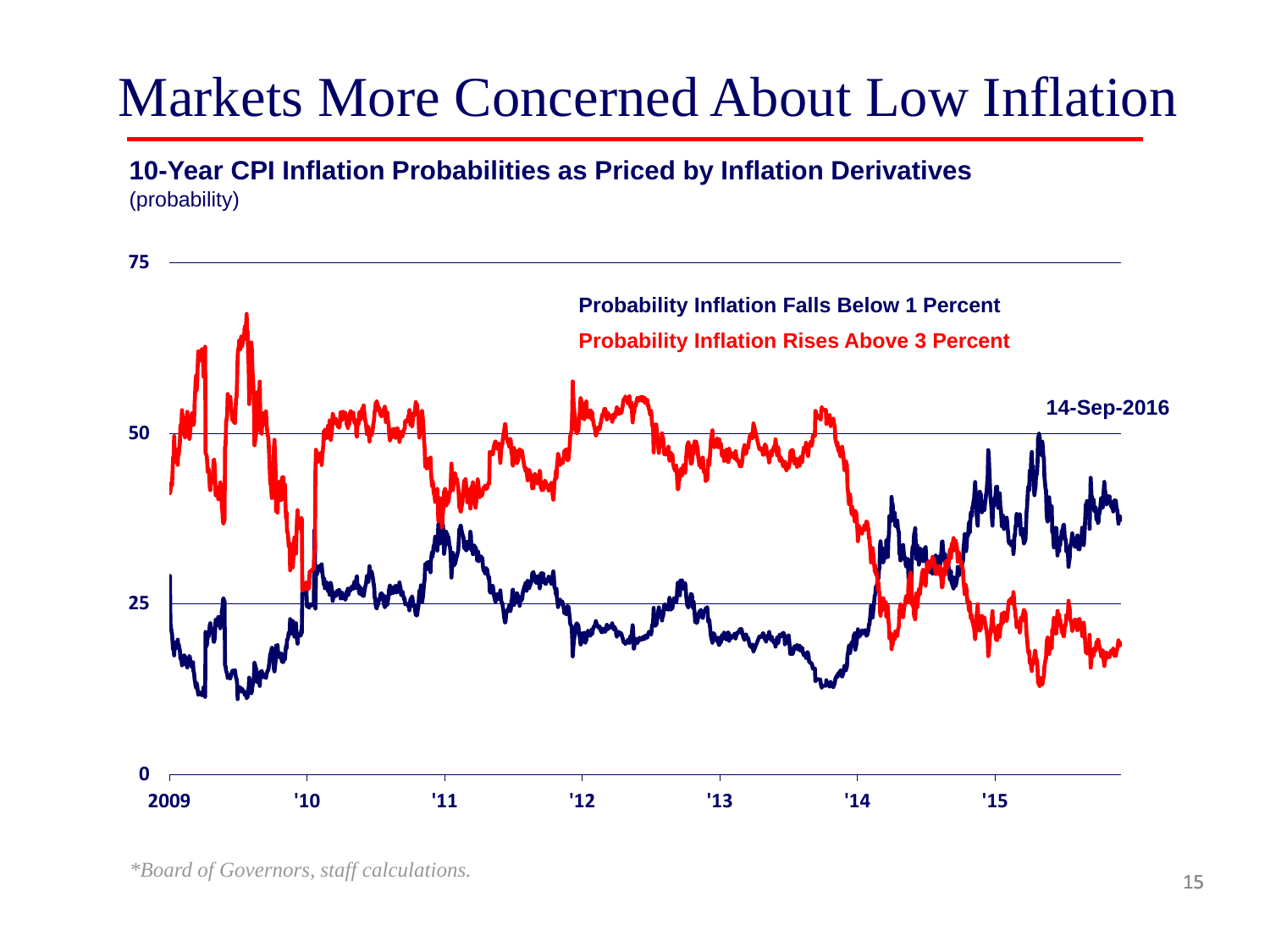## Inflation is Too Low Globally

#### **Consumer Inflation**

(year-over-year percent change, deviation from target)



*Consumer inflation in the U.S. is as measured by the core price index for Personal Consumption Expenditures; in other countries, it is measured by the core Consumer Price Index. Latest data are year-over-year changes in the most recently published monthly price index.*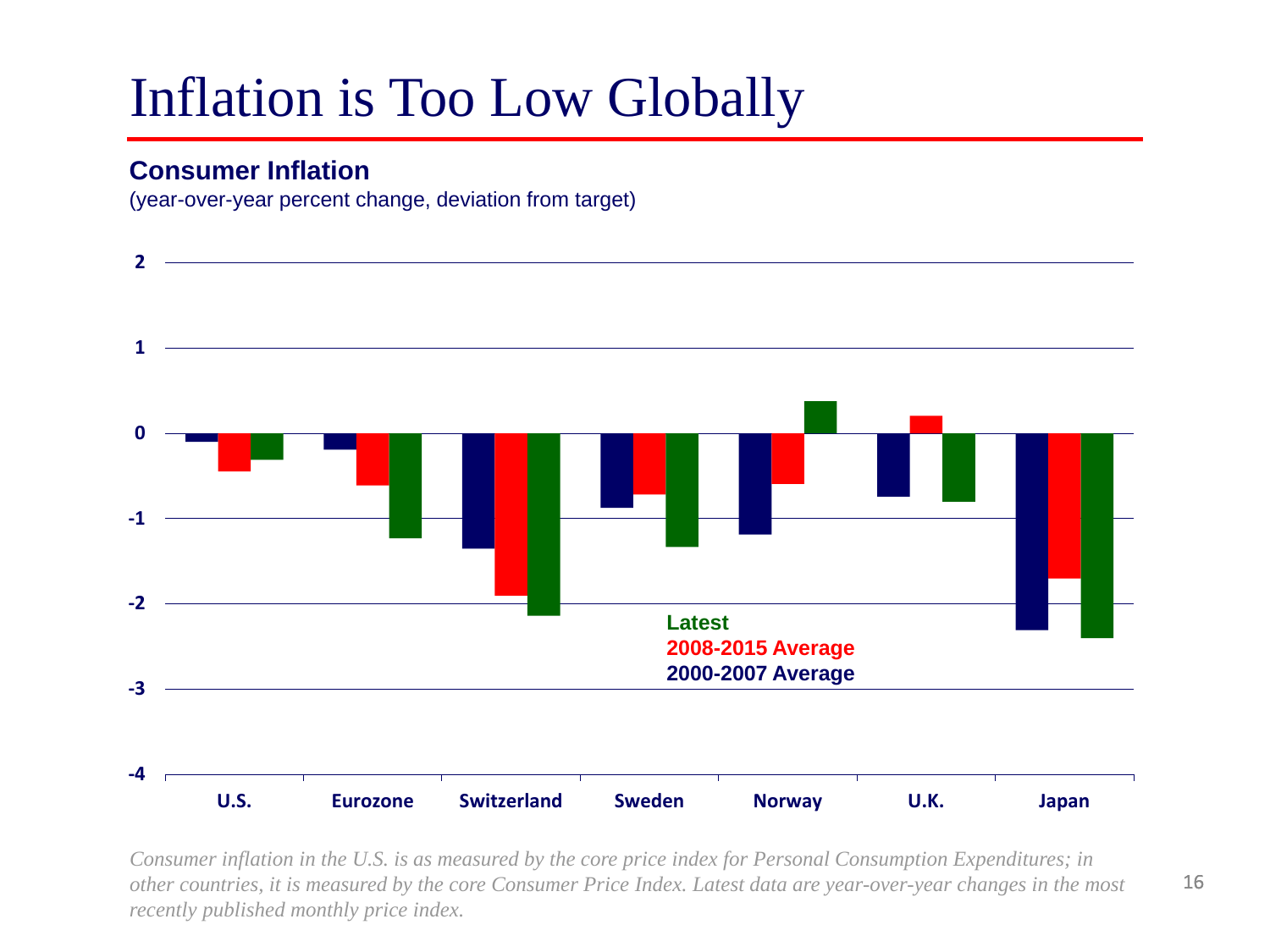### FOMC Inflation Projections Too High

### **Core PCE Inflation**

(year-over-year percent change)



*\*Projections obtained from the October 2008, November 2010, and September 2012, 2014, and 2016 releases of the Summary of Economic Projections of the FOMC. Projections are median values of the central tendency through September 2014, and median values for September 2016.*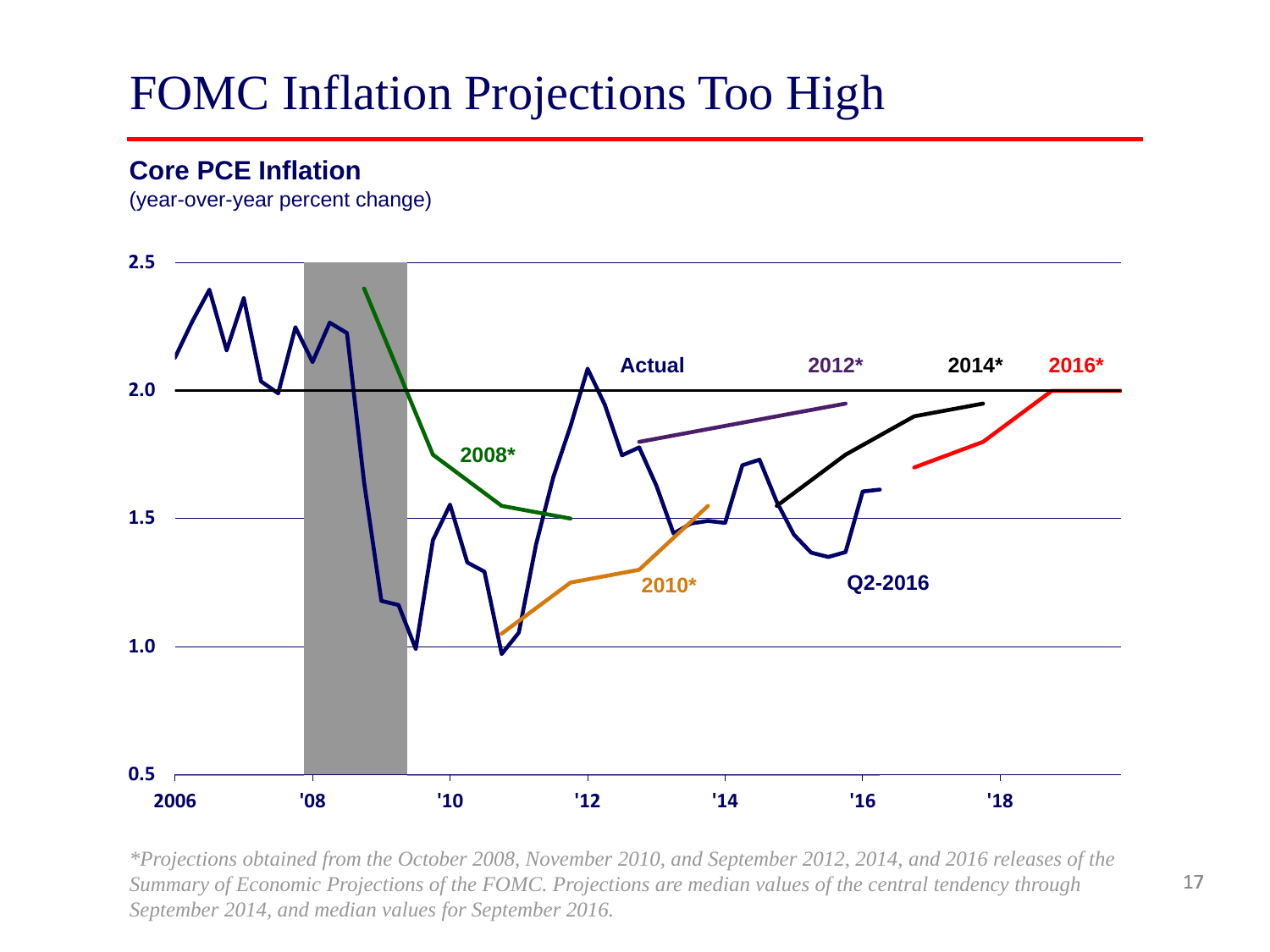### FOMC Fed Funds Projections Revised Lower

#### **Federal Funds Rate**

(percent)



*\*Projections are the median values obtained from the September releases of the Summary of Economic Projections of the FOMC for each year from 2013 to 2016.*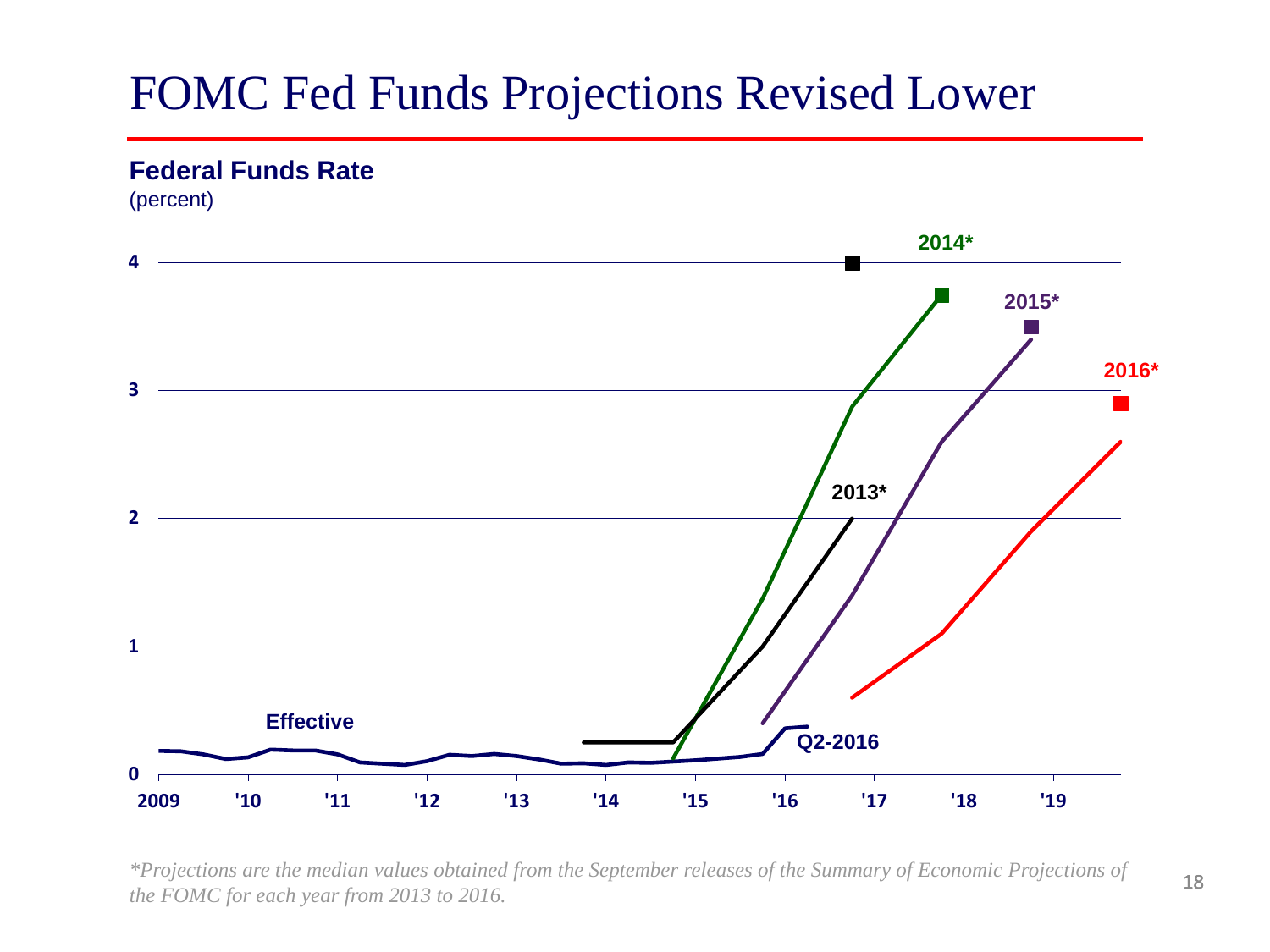## Evans' Appropriate Monetary Policy

- **The need to demonstrate commitment to achieving the inflation target sustainably, symmetrically, and sooner rather than later**
- Lower r<sup>\*</sup> means current policy not as accommodative
	- Have less headroom to increase rates
- **Relate pace of rate increases to markers on inflation fundamentals**
	- Sustained higher readings on core inflation
	- Higher private-sector inflation expectations
	- Lower unemployment rate and other resource slack

### **Might require:**

– Undershooting the unemployment rate, overshooting the inflation target